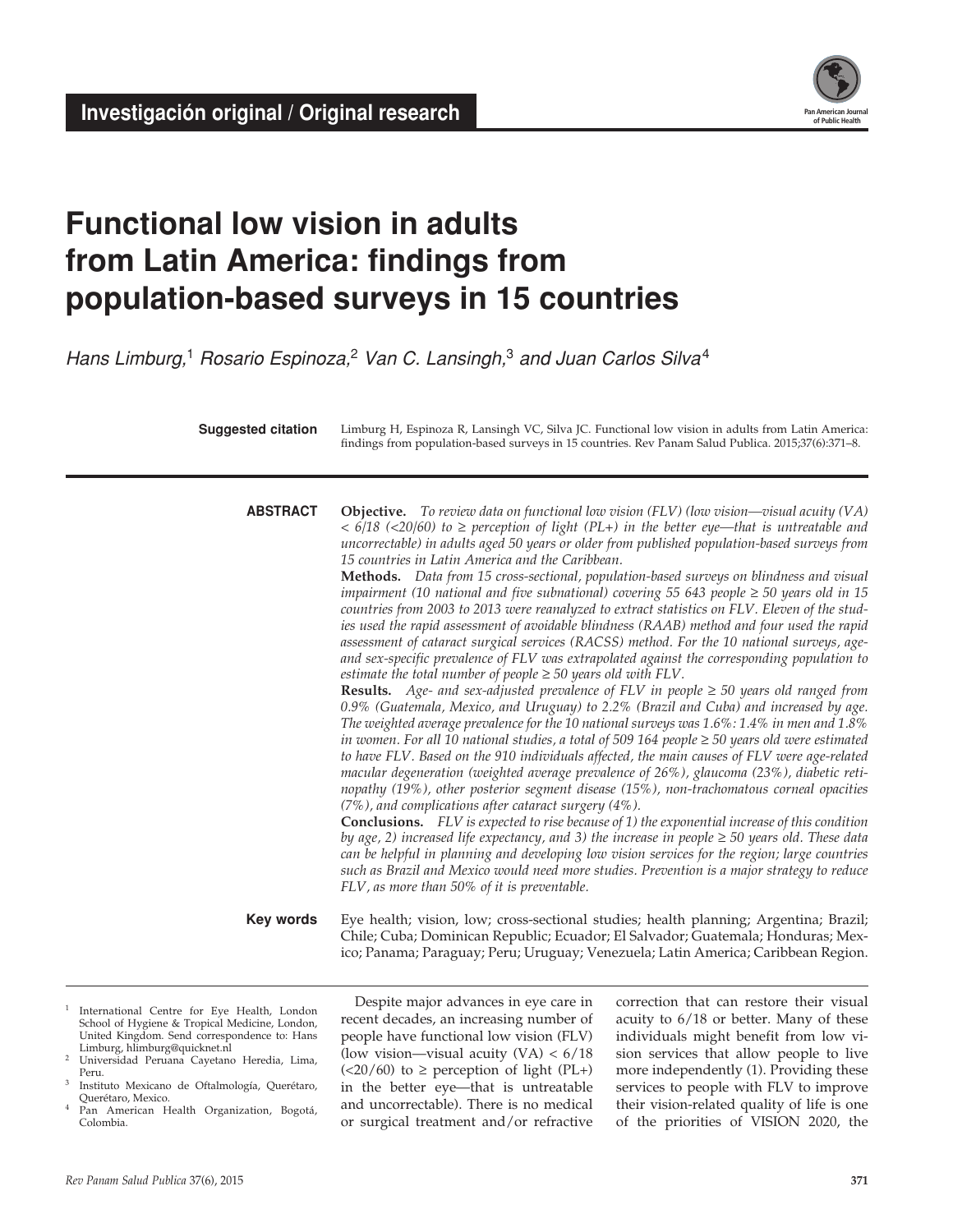global initiative of the World Health Organization (WHO) and the International Agency for the Prevention of Blindness (IAPB) (2).

FLV was first described by WHO in 1993 in Bangkok as follows: "A person with low vision is one who has impairment of visual functioning even after treatment and/or standard refractive correction, and has a visual acuity of less than [20/60] to light perception, or a visual field less than 10 degrees from the point of fixation, but who uses, or is potentially able to use, vision for the planning and/or execution of a task" (3). In 2005, WHO further defined FLV as best-corrected visual acuity (BCVA) of less than  $6/18$  (20/60) but with PL+ in the better eye, that is not due to any treatable or correctable disease or disorder (4). Consequently, the current WHO International Statistical Classification of Diseases and Related Health Problems, 10th revision (ICD-10) (version 2015) no longer uses the term "low vision" to describe moderate (category 1) and severe (category 2) visual impairment (presenting VA (PVA) < 6/18 (20/60) to ≥ 3/60  $(20/400)$  (5).

While the epidemiology of treatable and preventable eye diseases is well documented, epidemiological data on FLV are very scarce. A WHO report on FLV from 1996 estimated that of the 148 million visually impaired—category 1–5: best corrected visual acuity (BCVA) < 20/60 but with light perception in the better eye—in the world, 35 million (25%) were in need of low vision care (4). The report on global estimates for 2010 indicates that of the estimated 285 million people worldwide with VA < 20/60, 43% had uncorrected refractive error (i.e., vision loss correctable with glasses) and 33% had cataract (i.e., vision loss correctable through cataract surgery) (6). The remaining 24% or 68.5 million people—1% of the world's population are assumed to have irreversible BCVA <20/60 (i.e., FLV). These estimates suggest that the number of people with FLV has doubled since 1996.

The sharp increase in FLV might be explained by the increased life expectancy worldwide and the increased risk for chronic eye diseases with irreversible loss of sight at higher ages.

The Andhra Pradesh Eye Disease Study (APEDS), a population-based survey in India covering 10 293 people of all ages, analyzed data using the WHO

definition of FLV. The study reported a prevalence of FLV for all ages of 1.05% (95% confidence interval (CI): 0.82–1.28), no significant difference between men (1.06%) and women (1.04%), and an increase in prevalence with decreasing socioeconomic status from 0.3% (in the very rich) to 1.8% (in the very poor). Prevalence increased considerably by age, from 0.3% (in the 0–15 year age group) to 6.2% (in people aged 70 years and older) (7). A population-based study from Pakistan in 2008 reported a prevalence of FLV in people aged 30 years and older of 1.7% (8). Another study from Nigeria conducted in 2011 reported a prevalence of FLV in people aged 40 years and older of 3.5% (9).

The Pan American Health Organization (PAHO) estimated in 1999 that 6 million people or 1.2% of the population in Latin America and the Caribbean (LAC) had FLV, defined as  $BCVA < 6/18$ after treatment and/or standard refractive correction (10, 11). These estimates have been used to assess the need (and guide planning) for low vision services in the region.

With advances in treatment options, the proportion of people with avoidable blindness and visual impairment is decreasing in a number of countries (12). At the same time, both life expectancy and the number of elderly people is increasing rapidly worldwide, resulting in increased prevalence of permanent (incurable and/ or unpreventable) blindness and visual impairment from causes such as agerelated macular degeneration (ARMD), glaucoma, myopic degeneration, diabetic retinopathy, etc. Given these trends, the number of people with FLV is expected to increase in the coming decades.

This study reviewed data on FLV in persons ≥ 50 years old from 15 published population-based surveys from LAC (10 national and five subnational). To the best of the authors' knowledge, this is the first population-based analysis of country-level data on the prevalence of FLV in people aged  $≥$  50 years in LAC. The results of this analysis could be used to facilitate adequate planning to meet the increasing need for low vision services in the region.

## **MATERIALS AND METHODS**

Data from 15 population-based surveys on blindness and visual impairment conducted in LAC from 2003 to 2013

(11 using the rapid assessment of avoidable blindness (RAAB) method and four using the rapid assessment of cataract surgical services (RACSS) method) were analyzed. Both RAAB and RACSS use a multistage random cluster sampling methodology in which, in the first stage, small population units (usually census enumeration areas (CEAs)) are selected from a sampling frame through systematic sampling. This ensures a random selection with a probability proportional to the size of the population unit (13, 14). For the second stage of sampling RACSS was applied (until 2005) to select eligible individuals within the CEA through the "random walk" method, a standard survey method at the time for assessing immunization coverage. With new insights, from 2005 onward, this method was modified to the compact segment sampling used in the RAAB method (15). Because the definition of FLV, data collection, and data analysis were identical in both survey methods, the findings of the 15 surveys are fully comparable.

The results of all 15 studies were published in peer-reviewed journals but findings on FLV were not included because (until 2013) the coding w as not available. For this review, the original data from all 15 surveys were reanalyzed and the relevant data extracted after consent from the principal investigators. For the 10 countries where a national survey was carried out, the age- and sex-specific prevalence of FLV was extrapolated against the corresponding population for the year of the survey to estimate the total number of people aged  $\geq 50$ years with FLV. The population data were obtained at the time of the survey from the national bureau of statistics of the country where the survey was conducted and are part of the data files from that survey.

In the surveys reviewed in this study, FLV is defined as BCVA (measured via pinhole)  $< 6/18$  t o PL+ in the better eye that is not due to cataract, refractive error, uncorrected aphakia, or posterior capsular opacification after cataract surgery. In people identified as having FLV, the main causes, plus age- and sex-specific prevalence, and VA, were extracted.

Precise national estimation of low vision care needs based on VA requires data from national population-based surveys. Therefore, the studies selected for this review included 10 national,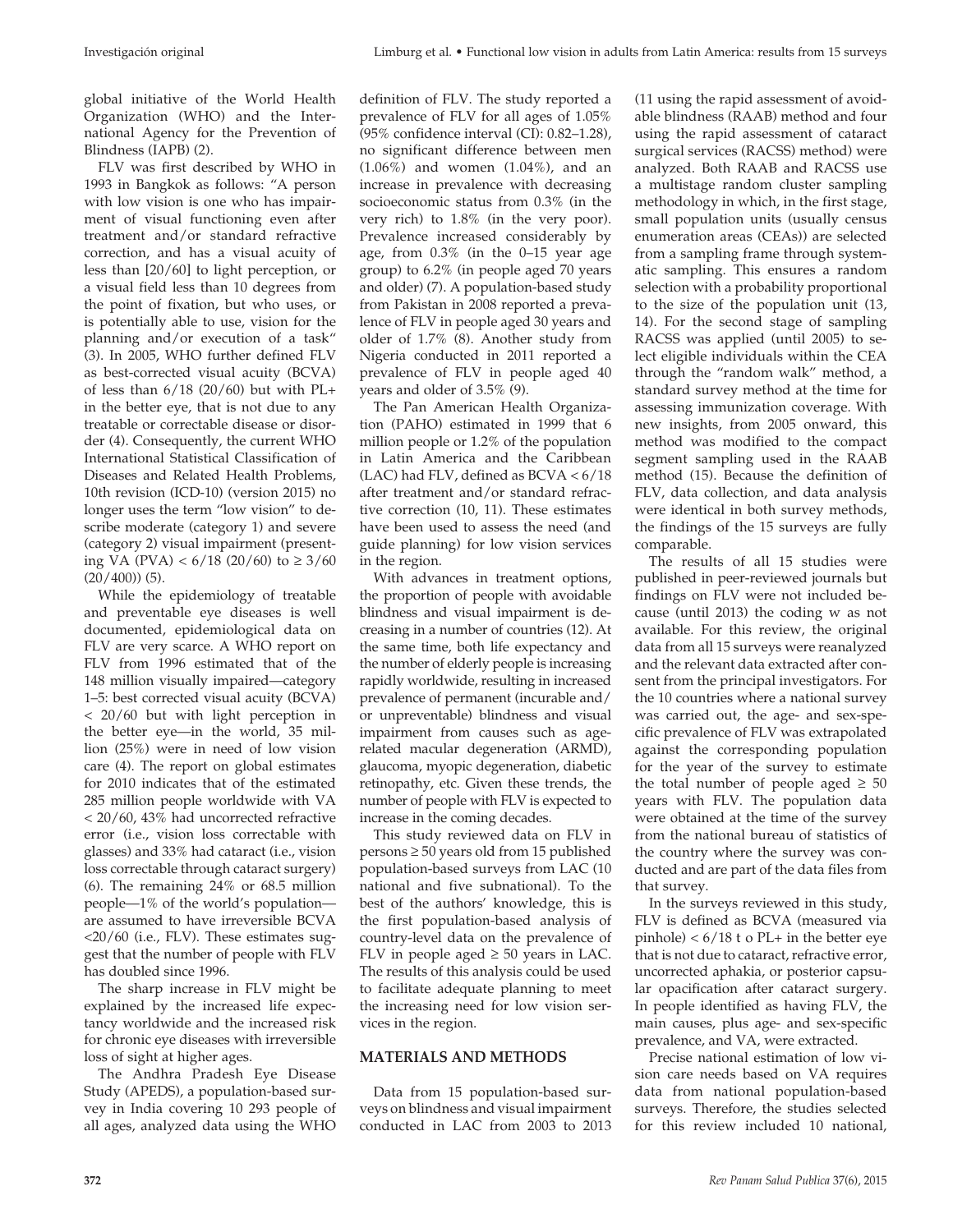population-based surveys. Individual needs for low vision care are more difficult to assess because they depend on education, level of visual disability, etc.

Ethical approval for this study was provided by the Instituto Mexicana de Oftalmología (IMO) (Querétaro, Mexico). Data from the original databases were reanalyzed and no patients were examined. Each individual study adhered to the provisions of the Declaration of Helsinki. RAAB and RACSS databases do not store any personal data and anonymity is preserved. The principal investigators and the agencies that funded each of the 15 studies granted the authors written permission to analyze their data for this study.

## **Results**

A total of 55 643 persons aged  $\geq$  50 years were examined across the 15 surveys. In 2013, the total population 50 years and older for the 15 countries where the surveys were conducted was 105 million or 86.3% of the 121 million people in that age group for the entire LAC region (16).

Ten of the surveys covered the entire country while the remaining five surveys covered cities or states. Table 1 shows the total and sex-specific prevalence of FLV for each country sample. The sample prevalence varied from 0.9% (in the mainly urban state of Nuevo Léon in Mexico) to 2.6% (in the urban

populations of Campinas (Brazil) and Havana (Cuba)). Prevalence differed significantly between men and women. Women were more affected more than men in Venezuela ( $P = 0.023$ ), and men were more affected more than women in Mexico (*P* = 0.046), Paraguay (*P* = 0.007).

Table 2 shows the sex- and agespecific prevalence of FLV (by 10-year age groups) for each country sample. As shown in the table, prevalence increased with age. Figure 1 illustrates the increase with age as well as the considerable variation in prevalence across countries. Based on the sex- and age-specific sample prevalence for the 10 countries where representative national surveys were carried out, Table 3 shows the estimated number of people aged ≥ 50 affected and the weighted average prevalence from the 10 countries where a representative national survey was done.

Across the 15 surveys, 910 individuals who were  $\geq 50$  years old and had FLV were identified and the principal causes of FLV extracted. Table 4 shows the principal causes of FLV for the 910 individuals expressed as proportions of the total affected. ARMD was the most frequent cause (with a weighted average prevalence of 26%), followed by glaucoma (23%), diabetic retinopathy (19%), other posterior segment disease (15%), non-trachomatous corneal opacities (7%), and complications after cataract surgery (4%). However, there was considerable variation across countries.

The bottom half of Table 4 shows the percentage of main causes of FLV that are preventable. Of all cases of FLV in people aged  $\geq 50$  years across all 15 surveys, 37% (in Peru) to 79% (in Paraguay) are potentially preventable (2%–10% through primary health care (PHC) or primary eye care (PEC) services and 46% through improved specialized ophthalmic services for cataract, glaucoma, and diabetic retinopathy).

Table 5 shows the level of VA in the better eye of the 910 individuals ≥ 50 years old identified as having FLV, expressed as a proportion of the total affected. The majority (53.6%) had BCVA < 20/60–20/200, 16.6% had BCVA < 20/60–20/200, and 29.7% had BCVA < 20/400–PL+. The severity of visual impairment may have implications for the type of services required (i.e., low vision services vary from optical to non-optical services and rehabilitation and must be tailored to individual needs).

Earlier estimates of FLV in Latin America assumed that the prevalence of FLV was twice the prevalence of blindness (11). Table 6 compares the overall (age- and sex-adjusted) prevalence of all blindness ( $PVA < 20/400$ ) and the overall adjusted prevalence of visual impairment (PVA < 20/60) with the overall adjusted prevalence of FLV in each of the 15 surveys. There was considerable variation across countries in the FLV/ blindness ratio (prevalence of FLV divided by prevalence of all blindness),

| TABLE 1. Total and sex-specific prevalence of FLVª in people ≥ 50 years old in 15 studies, by country, Latin America, 2003–2013 |  |  |  |
|---------------------------------------------------------------------------------------------------------------------------------|--|--|--|
|---------------------------------------------------------------------------------------------------------------------------------|--|--|--|

|                                          | Men      |         |          | Women   | Total                 |         |
|------------------------------------------|----------|---------|----------|---------|-----------------------|---------|
| Country (city/state, year) (reference)   | No. (%)  | n       | No. (%)  | n       | No. (%)               | n       |
| Brazil (Campinas, 2003) (17)             | 28(3.0)  | 935     | 29(2.2)  | 1 289   | 57(2.6)               | 2 2 2 4 |
| Venezuela (national, 2004) (18)          | 21(1.4)  | 1 5 4 5 | 42 (2.4) | 1772    | 63(1.9 <sup>b</sup> ) | 3317    |
| Guatemala (four states, 2004) (19)       | 21(1.2)  | 1808    | 35(1.2)  | 2998    | 56 (1.2)              | 4 8 0 6 |
| Cuba (Havana, 2005) (20)                 | 22(2.4)  | 900     | 49 (2.7) | 1816    | 71(2.6)               | 2716    |
| Mexico (Nuevo Léon State, 2005) (21)     | 20(1.2)  | 1 6 2 4 | 14(0.7)  | 2 1 4 0 | 34(0.9 <sup>b</sup> ) | 3764    |
| Chile (Bio Bio State, 2006) (22)         | 24(2.0)  | 1 2 1 8 | 34(2.0)  | 1697    | 58 (2.0)              | 2915    |
| Dominican Republic (national, 2008) (21) | 39(2.1)  | 1879    | 43 (2.2) | 1994    | 82(2.1)               | 3873    |
| Ecuador (national, 2009) (21)            | 44(2.4)  | 1840    | 43(2.0)  | 2 1 7 2 | 87(2.2)               | 4 0 1 2 |
| Paraguay (national, 2011) (23)           | 39(2.9)  | 1 343   | 23(1.5)  | 1519    | 62(2.2 <sup>b</sup> ) | 2862    |
| Uruguay (national, 2011) (24)            | 16(1.0)  | 1 571   | 20(0.9)  | 2 1 5 8 | 36(1.0)               | 3729    |
| Peru (national, 2011) (25)               | 43(2.1)  | 2015    | 65(2.3)  | 2837    | 108(2.2)              | 4 8 5 2 |
| El Salvador (national, 2011) (26)        | 28(2.0)  | 1 378   | 38(1.9)  | 2021    | 66 (1.9)              | 3 3 9 9 |
| Honduras (national, 2013) (27)           | 20(1.6)  | 1 2 1 9 | 36(2.0)  | 1780    | 56 (1.9)              | 2999    |
| Panama (national, 2013) (28)             | 37(2.0)  | 1875    | 37(1.8)  | 2 2 5 0 | 74 (1.8)              | 4 1 2 5 |
| Argentina (national, 2013) (29)          | 17 (1.0) | 1691    | 29(1.4)  | 2079    | 46 (1.2)              | 3 7 7 0 |
| Total <sup>c</sup>                       | 419      | 22 841  | 537      | 30 522  | 956                   | 55 643  |

<sup>a</sup> FLV: functional low vision—visual acuity (VA) < 6/18 (<20/60) to ≥ perception of light (PL+) in the better eye—that is untreatable and uncorrectable.

<sup>b</sup> Significant difference in prevalence between men and women: *P* < 0.05.

<sup>c</sup> Weight average percentages could not be calculated because five studies were subnational.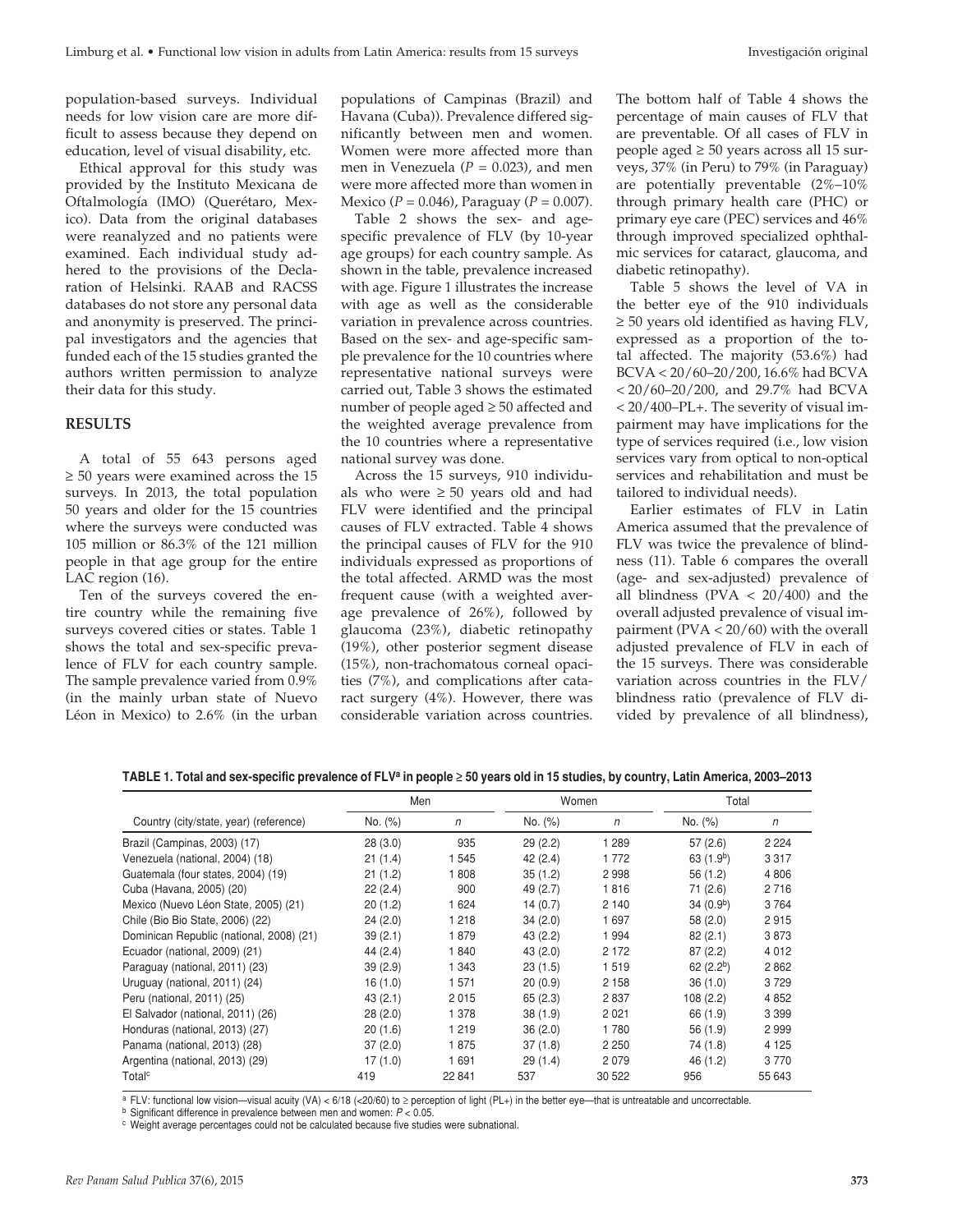#### **Table 2. Proportion (%) of people** ≥ **50 years old with FLVa in 15 studies, by country, sex, and age group, Latin America, 2003–2013**

|                                    | Men<br>Age group (years) |                   |                   |                   |                            | Women<br>Age group (years) |                   |                   |                   |                       | Total<br>Age group (years) |                   |                   |                   |                            |
|------------------------------------|--------------------------|-------------------|-------------------|-------------------|----------------------------|----------------------------|-------------------|-------------------|-------------------|-----------------------|----------------------------|-------------------|-------------------|-------------------|----------------------------|
| Country (city / state) (reference) | $50 - 59$<br>$\%$        | $60 - 69$<br>$\%$ | $70 - 79$<br>$\%$ | $\geq 80$<br>$\%$ | All<br>$( \ge 50)$<br>$\%$ | $50 - 59$<br>$\%$          | $60 - 69$<br>$\%$ | $70 - 79$<br>$\%$ | $\geq 80$<br>$\%$ | All<br>(≥ 50)<br>$\%$ | $50 - 59$<br>$\%$          | $60 - 69$<br>$\%$ | $70 - 79$<br>$\%$ | $\geq 80$<br>$\%$ | All<br>$(\geq 50)$<br>$\%$ |
| Brazil (Campinas) (17)             | 1.1                      | 1.9               | 6.0               | 8.6               | 2.5                        | 1.0                        | 1.0               | 3.7               | 7.1               | 1.9                   | 1.1                        | 1.4               | 4.6               | 7.7               | 2.2                        |
| Venezuela (national) (18)          | 0.9                      | 0.9               | 2.4               | 3.9               | 0.8                        | 1.3                        | 2.2               | 3.5               | 7.9               | 2.3                   | 1.1                        | 1.6               | 3.0               | 6.1               | 1.6                        |
| Guatemala (four states) (19)       | 1.0                      | 0.7               | 0.6               | 3.9               | 0.9                        | 0.5                        | 1.2               | 1.6               | 3.6               | 0.9                   | 0.6                        | 1.0               | 1.2               | 3.8               | 0.9                        |
| Cuba (Havana) (20)                 | 0.4                      | 0.3               | 4.5               | 8.3               | 1.8                        | 0.8                        | 1.5               | 2.9               | 9.3               | 2.5                   | 0.7                        | 1.1               | 3.5               | 9.0               | 2.2                        |
| Mexico (Nuevo Léon State) (21)     | 0.4                      | 1.5               | 1.9               | 3.4               | 1.1                        | 0.4                        | 0.5               | 0.9               | 3.4               | 0.7                   | 0.4                        | 0.9               | 1.4               | 3.4               | 0.9                        |
| Chile (Bio Bio State) (22)         | 0.2                      | 2.0               | 4.5               | 3.3               | 1.6                        | 1.4                        | 1.6               | 2.9               | 4.0               | 1.8                   | 0.9                        | 1.8               | 3.6               | 3.7               | 1.8                        |
| Dominican Republic (national) (21) | 1.3                      | 1.1               | 3.0               | 7.9               | 1.9                        | 1.1                        | 1.6               | 2.9               | 10.0              | 2.2                   | 1.2                        | 1.3               | 2.9               | 9.0               | 2.1                        |
| Ecuador (national) (21)            | 0.6                      | 3.4               | 2.3               | 5.4               | 1.9                        | 0.7                        | 2.0               | 3.8               | 3.6               | 1.8                   | 0.7                        | 2.7               | 3.1               | 4.4               | 1.8                        |
| Paraguay (national) (23)           | 0.9                      | 2.2               | 5.2               | 14.0              | 2.6                        | 0.6                        | 0.7               | 3.0               | 7.3               | 1.4                   | 0.8                        | 1.4               | 4.1               | 10.5              | 2.0                        |
| Uruguay (national) (24)            | 0.2                      | 0.8               | 1.3               | 3.2               | 0.9                        | 0.1                        | 0.5               | 0.4               | 4.6               | 0.9                   | 0.2                        | 0.6               | 0.8               | 4.1               | 0.9                        |
| Peru (national) (25)               | 0.7                      | 2.0               | 2.1               | 7.8               | 1.7                        | 0.3                        | 1.4               | 4.5               | 9.3               | 2.0                   | 0.4                        | 1.7               | 3.5               | 8.6               | 1.8                        |
| El Salvador (national) (26)        | 0.2                      | 2.0               | 2.9               | 5.9               | 1.7                        | 0.8                        | 1.1               | 3.1               | 5.6               | 1.6                   | 0.6                        | 1.4               | 3.0               | 5.7               | 1.6                        |
| Honduras (national) (27)           | 0.9                      | 1.1               | 1.1               | 6.0               | 1.3                        | 0.6                        | 1.7               | 3.9               | 5.0               | 1.8                   | 0.7                        | 1.5               | 2.6               | 5.5               | 1.6                        |
| Panama (national) (28)             | 0.9                      | 1.2               | 1.8               | 7.5               | 1.7                        | 0.8                        | 0.9               | 0.9               | 8.8               | 1.6                   | 0.8                        | 1.0               | 1.3               | 8.2               | 1.7                        |
| Argentina (national) (29)          | 0.6                      | 1.0               | 1.3               | 2.9               | 1.0                        | 1.1                        | 1.2               | 1.6               | 3.2               | 1.5                   | 0.9                        | 1.1               | 1.5               | 3.1               | 1.3                        |

<sup>a</sup> FLV: functional low vision—visual acuity (VA) < 6/18 (< 20/60) to ≥ perception of light (PL+) in the better eye—that is untreatable and uncorrectable.





a FLV: functional low vision—visual acuity (VA) <  $6/18$  (<  $20/60$ ) to ≥ perception of light (PL+) in the better eye—that is untreatable and uncorrectable.

which ranged from 0.2 (in Guatemala) to 1.9 (in Argentina).

## **Discussion**

Based on the 10 national surveys, across all 10 countries, an estimated 509 000 people aged  $\geq 50$  years have FLV. Assuming that the 10 countries were representative of the entire LAC region, the adjusted and weighted prevalence of FLV from Table 3 could be extrapolated to the regional population

aged  $\geq 50$  years in 2013 (16). The estimated number of people aged  $\geq 50$  years with FLV region-wide would be 1.98 million (812 000 males and 1 171 000 females), considerably less than PAHO's 1996 estimate of FLV prevalence (6 million, for all age groups).

Data on prevalence of FLV in people less than 50 years old are very limited in LAC and elsewhere in the world. One study from Santiago, Chile, reports a prevalence of 0.21% for FLV in children aged 5–15 years (22). Data from India, Nigeria, and Pakistan suggest that the prevalence of FLV in younger age groups in those countries is low (9–11) (Figure 2). While there were no comparable data for LAC for those age groups, as shown in the figure, weighted age- and sex-specific FLV prevalence in people  $\geq 50$  years old is lower in the region versus those three countries.

One important finding in this study was the fact that 56.7% of all cases of FLV in people 50+ years old could have been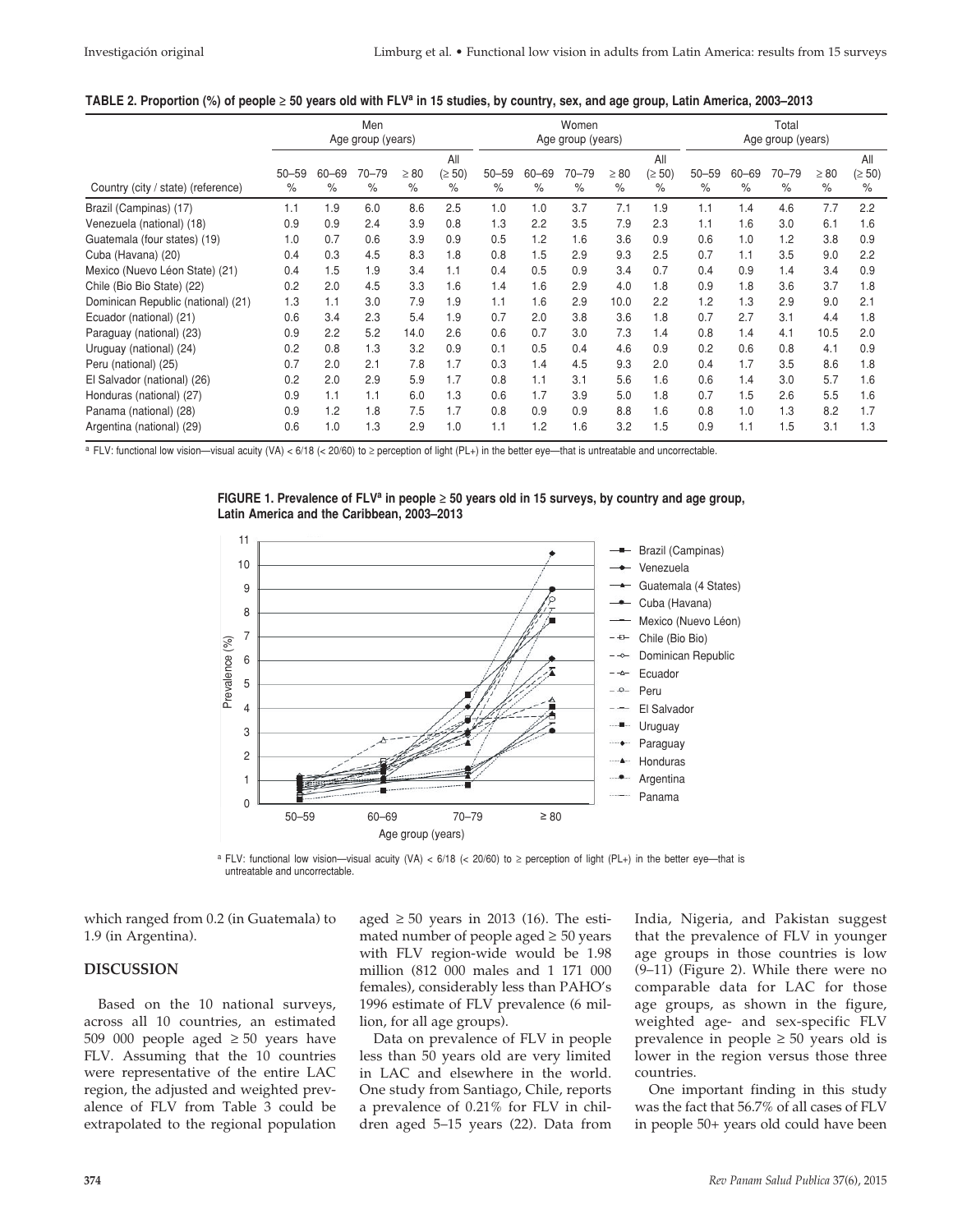**TABLE 3. Estimated total and sex-specific prevalence of FLVa in people** ≥ **50 years old, based on age- and sex-specific prevalence in 10 national studies, by country, Latin America and the Caribbean, 2003–2013**

|                            | Men     |      | Women   |      | Total   |      |
|----------------------------|---------|------|---------|------|---------|------|
| Country (reference)        | No.     | $\%$ | No.     | $\%$ | No.     | $\%$ |
| Venezuela (18)             | 30 269  | 1.3  | 63 795  | 2.3  | 94 064  | 1.8  |
| Dominican Republic (21)    | 17875   | 1.9  | 21 994  | 2.2  | 39 869  | 2.1  |
| Ecuador (21)               | 28 217  | 2.1  | 26 4 65 | 1.8  | 54 682  | 1.9  |
| Paraguay (23)              | 15 981  | 2.7  | 9866    | 1.6  | 25 847  | 2.2  |
| Uruguay (24)               | 3799    | 0.9  | 5 3 7 1 | 1.0  | 9 1 7 0 | 0.9  |
| Peru (25)                  | 45 631  | 1.7  | 54 697  | 1.9  | 100 328 | 1.8  |
| El Salvador (26)           | 7640    | 1.6  | 9993    | 1.7  | 17633   | 1.7  |
| Honduras (27)              | 5808    | 1.3  | 9 2 4 6 | 1.7  | 5 0 5 4 | 1.5  |
| Panama (28)                | 5 3 9 2 | 1.6  | 5 6 5 5 | 1.6  | 11 047  | 1.6  |
| Argentina (29)             | 51 364  | 1.0  | 90 107  | 1.5  | 141 470 | 1.3  |
| Total and weighted average | 211 974 | 1.4  | 297 190 | 1.8  | 509 164 | 1.6  |

 $\overline{P(X)}$  functional low vision—visual acuity (VA) < 6/18 (<20/60) to  $\ge$  perception of light (PL+) in the better eye—that is untreatable and uncorrectable.

|                                      | TABLE 4. Main causes of FLVª in people ≥ 50 years old as a proportion of total prevalence (weighted average) in 15 studies, by country, <sup>b</sup> Latin |  |
|--------------------------------------|------------------------------------------------------------------------------------------------------------------------------------------------------------|--|
| America and the Caribbean, 2003-2013 |                                                                                                                                                            |  |

|                                                               | <b>BR</b> | VE             | GT            | CU            | <b>MX</b>     | <b>CL</b> | DO            | EC            | PY            | UY            | PE             | <b>SV</b>      | <b>HN</b>     | PA          | AR            |
|---------------------------------------------------------------|-----------|----------------|---------------|---------------|---------------|-----------|---------------|---------------|---------------|---------------|----------------|----------------|---------------|-------------|---------------|
| Main causes of FLV                                            | $\%$      | $\%$           | $\frac{9}{6}$ | $\frac{9}{6}$ | $\frac{0}{0}$ | $\%$      | $\frac{9}{6}$ | $\frac{9}{6}$ | $\frac{0}{0}$ | $\frac{9}{6}$ | $\frac{9}{6}$  | $\frac{9}{6}$  | $\frac{0}{0}$ | $\%$        | $\frac{0}{0}$ |
| 1. Cataract surgery complications                             | 5         |                | $\Omega$      |               |               | 5         | 3             | 5             | $\Omega$      | 3             | $\overline{2}$ | 13             | 4             | 12          | 4             |
| 2. Non-trachomatous corneal opacity                           |           | 0              | 0             |               | 0             | 0         |               |               | 0             | 0             | 2              | 3              | <sup>0</sup>  |             | $\Omega$      |
| 3. Other corneal opacity                                      |           | 11             | 16            |               | 4             |           |               | 4             | 8             | 3             | 8              |                | 4             |             |               |
| 4. Phthisis                                                   |           | $\overline{2}$ | $\Omega$      |               | $\Omega$      | 2         | 0             |               | 0             | 0             | 0              | <sup>0</sup>   | <sup>0</sup>  | $\Omega$    | $\Omega$      |
| 5. Onchocerciasis                                             |           | 0              | 0             | 0             | $\Omega$      | 0         | $\Omega$      | 0             | $\Omega$      | 0             | $\Omega$       | 0              | 2             | $\mathbf 0$ | $\Omega$      |
| 6. Glaucoma                                                   | 14        | 40             |               | 43            | 25            | 16        | 43            | 23            | 32            | 25            | 24             | $\overline{2}$ | 38            | 24          | 11            |
| 7. Diabetic retinopathy                                       | 29        | 11             | $\Omega$      | 14            | 14            | 30        | 16            | 27            | 39            | 6             |                | 16             | 9             | 9           | 33            |
| 8. ARMD <sup>c</sup>                                          |           | 20             | <sup>0</sup>  | 4             | O             | 9         | 14            | 33            | 11            | 28            | 55             | 28             | 20            | 14          | 17            |
| 9. Other posterior segment disease                            | 43        | 9              | 84            | 33            | 46            | 30        | 22            | 10            | 8             | 16            |                | 23             | 14            | 27          | 15            |
| 10. All globe/CNS <sup>d</sup> abnormalities                  |           | $\mathbf 0$    | $\Omega$      | O             | 4             | 0         | 0             | 0             | 2             | 19            |                | 3              | 11            | 5           | 13            |
| Total                                                         | 100       | 100            | 100           | 100           | 100           | 100       | 100           | 100           | 100           | 100           | 100            | 100            | 100           | 100         | 100           |
| Proportion of main causes of FLV that are<br>preventable      |           |                |               |               |               |           |               |               |               |               |                |                |               |             |               |
| A. Through PHC/PEC <sup>e</sup> services                      |           |                |               |               |               |           |               |               |               |               |                |                |               |             |               |
| (main causes # 2, 3, 4, 5)                                    | 2         | 13             | 16            | 4             | 4             | 9         | 3             |               | 8             | 3             | 10             | 15             | 5             | 8           |               |
| B. Through specialized ophthalmic services                    |           |                |               |               |               |           |               |               |               |               |                |                |               |             |               |
| (main causes $# 1, 6, 7$ )                                    | 48        | 58             | $\Omega$      | 59            | 46            | 52        | 61            | 54            | 71            | 34            | 27             | 31             | 50            | 46          | 48            |
| Total proportion of main causes that are<br>preventable (A+B) | 50        | 71             | 16            | 63            | 50            | 61        | 64            | 58            | 79            | 38            | 37             | 46             | 55            | 54          | 54            |

<sup>a</sup> FLV: functional low vision—visual acuity (VA) < 6/18 (<20/60) to ≥ perception of light (PL+) in the better eye—that is untreatable and uncorrectable.

b AR: Argentina; BR: Brazil (Campinas); CL: Chile (Bio Bio State); CU: Cuba (Havana); DO: Dominican Republic; EC: Ecuador; GT: Guatemala (four states); HN: Honduras; MX: Mexico (Nuevo Léon State); PA: Panama; PE: Peru; PY: Paraguay; SV: El Salvador; UY: Uruguay; VE: Venezuela.

<sup>c</sup> ARMD: age-related macular degeneration.

<sup>d</sup> CNS: central nervous system.

<sup>e</sup> PHC / PEC: primary health care / primary eye care.

|  | TABLE 5. Proportion (%) of people $\geq$ 50 years old with FLV <sup>a</sup> in 15 studies, by severity and by country, <sup>b</sup> Latin America and the Caribbean, 2003–2013 |
|--|--------------------------------------------------------------------------------------------------------------------------------------------------------------------------------|
|  |                                                                                                                                                                                |

| Severity of FLV     | <b>BR</b><br>% | VE<br>% | GT<br>% | СU<br>% | МX<br>% | СL<br>% | DO<br>% | EC<br>% | PY<br>% | UY<br>% | РE<br>% | <b>SV</b><br>% | HN<br>% | PA<br>$\%$ | AR<br>% |
|---------------------|----------------|---------|---------|---------|---------|---------|---------|---------|---------|---------|---------|----------------|---------|------------|---------|
| $< 20/400 - PL +$   | 43             | 20      | 29      | 37      | 29      | 29      | 26      | 14      | 19      | 38      | 33      | 33             | 39      | 43         | 15      |
| $< 20/200 - 20/400$ | 20             | 27      | 16      | 13      | 21      |         | 17      | 18      | 18      | 13      | 12      | 21             | 14      |            |         |
| $< 20/60 - 20/200$  | 38             | 53      | 55      | 50      | 50      | 64      | 57      | 67      | 63      | 50      | 55      | 46             | 46      | 45         | 67      |
| Total               | 100            | 100     | 100     | 100     | 100     | 100     | 100     | 100     | 100     | 100     | 100     | 100            | 100     | 100        | 100     |

a FLV: functional low vision—visual acuity (VA) < 6/18 (<20/60) to ≥ perception of light (PL+) in the better eye—that is untreatable and uncorrectable.

b AR: Argentina; BR: Brazil (Campinas); CL: Chile (Bio Bio State); CU: Cuba (Havana); DO: Dominican Republic; EC: Ecuador; GT: Guatemala (four states); HN: Honduras; MX: Mexico (Nuevo Léon State); PA: Panama; PE: Peru; PY: Paraguay; SV: El Salvador; UY: Uruguay; VE: Venezuela.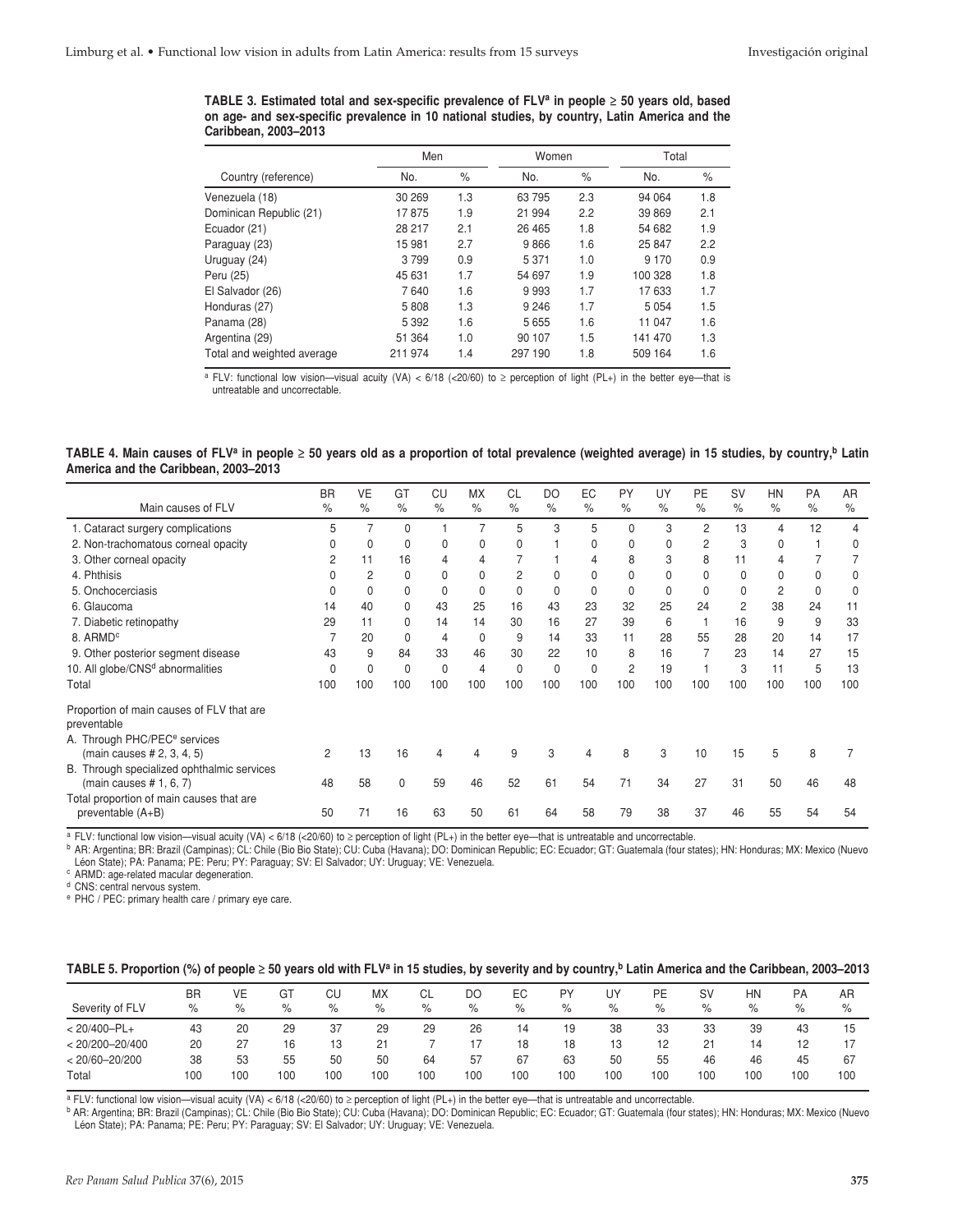| TABLE 6. Age- and sex-adjusted prevalence of blindness, visual impairment, and FLVª in people ≥ 50 years old in 15 studies, by country, <sup>b</sup> |  |  |
|------------------------------------------------------------------------------------------------------------------------------------------------------|--|--|
| Latin America and the Caribbean, 2003–2013                                                                                                           |  |  |

| Prevalence                                | ΒR  | VE   | GT   | CU   | <b>MX</b> | СL   | DO   | EC.  | <b>PY</b> | UY   | PE   | SV   | <b>HN</b> | PA   | AR   |
|-------------------------------------------|-----|------|------|------|-----------|------|------|------|-----------|------|------|------|-----------|------|------|
| Blindness ( $PVAc < 20/400$ ) (%)         |     | 2.3  | 3.7  | 1.9  | 5.1       | 1.4  | 2.2  | 1.4  | 1.1       | 0.9  | -2.1 | 2.6  | 1.9       | 3.0  |      |
| Visual impairment ( $PVA < 20/60$ ) (%)   | 9.4 | 12.3 | 18.1 | 16.2 | 10.3      | 10.3 | 14.3 | 15.1 | 13.0      | 10.2 | 15.7 | 19.2 | 13.0      | 16.0 | 12.9 |
| $FLV$ (BCVA <sup>d</sup> < 20/60-PL+) (%) |     | .6   | 0.9  | 2.2  | 0.9       | 1.8  | 2.1  | .8   | 2.0       | 0.9  | 1.8  | 1.6  | 1.6       |      |      |
| FLV / PVA < 20/400                        |     |      |      |      | 0 6       | 1.3  | 1.0  | .3   | 1.8       | 1.0  | 0.9  | 0.6  | 0.8       | 0.6  |      |

<sup>a</sup> FLV: functional low vision—visual acuity (VA) < 6/18 (<20/60) to ≥ perception of light (PL+) in the better eye—that is untreatable and uncorrectable.

<sup>b</sup> AR: Argentina; BR: Brazil (Campinas); CL: Chile (Bio Bio State); CU: Cuba (Havana); DO: Dominican Republic; EC: Ecuador; GT: Guatemala (four states); HN: Honduras; MX: Mexico (Nuevo Léon State); PA: Panama; PE: Peru; PY: Paraguay; SV: El Salvador; UY: Uruguay; VE: Venezuela.

c PVA: presenting visual acuity.

d BCVA: best-corrected visual acuity (measured by pinhole).





a FLV: functional low vision—visual acuity (VA) <  $6/18$  (<  $20/60$ ) to ≥ perception of light (PL+) in the better eye—that is untreatable and uncorrectable.

prevented (49.3% though specialized ophthalmic services and 7.4% through PHC/PEC services). This finding provides a strong argument for blindness prevention as a major strategy to reduce FLV. Another interesting finding was that prevalence of FLV varied by sex in some countries. For example, prevalence was significantly higher in men versus women in Mexico  $(P = 0.046)$  and Paraguay ( $P = 0.007$ ) and significantly higher in women versus men in Venezuela (*P* = 0.023). These differences in prevalence by sex should be investigated further.

#### **Strengths and limitations**

One strength of this analysis was the fact that all 15 included studies used the same survey methodology, protocols, definitions, age groups, and methods of data analysis. Ten of the studies were national surveys, with a sample representative of the entire country, and seven of them

were conducted in the last four years. This study also had some limitations. First, in five of the countries, the survey area was limited to a state, province, district, or city, and therefore the data might not be representative of the entire country. This was especially important for countries with large populations like Brazil and Mexico. The authors hope that by including these data, other researchers may conduct similar surveys in other parts of these countries to get more representative data on blindness, visual impairment and FLV. Second, some of the surveys were conducted about a decade ago, so the findings may not be the same as today. Because both life expectancy and the proportion/number of people ≥ 50 years old have increased considerably in all 15 countries studied, and risk of FLV increases with age, it is likely that the data from the older surveys underrepresent the current situation. Finally, this study may have underestimated the number/percentage of individuals with a visual field radius < 10 degrees around the center of fixation because the RACSS and RAAB method do not include visual field assessment (it is too difficult and time-consuming in a field situation). This could have affected the accuracy of the survey measurements of FLV from glaucoma—a major cause of FLV in LAC—as central vision remains intact until a very late stage of the disease (whereas based on visual field assessment patients might have qualified as having FLV). Because glaucoma is a major cause of FLV in LAC, it is likely that the data from the surveys presented here underestimated the prevalence of FLV and, consequently, the number of people who may benefit from low vision services.

#### **Conclusions**

The authors hope that these findings on FLV will be helpful in planning for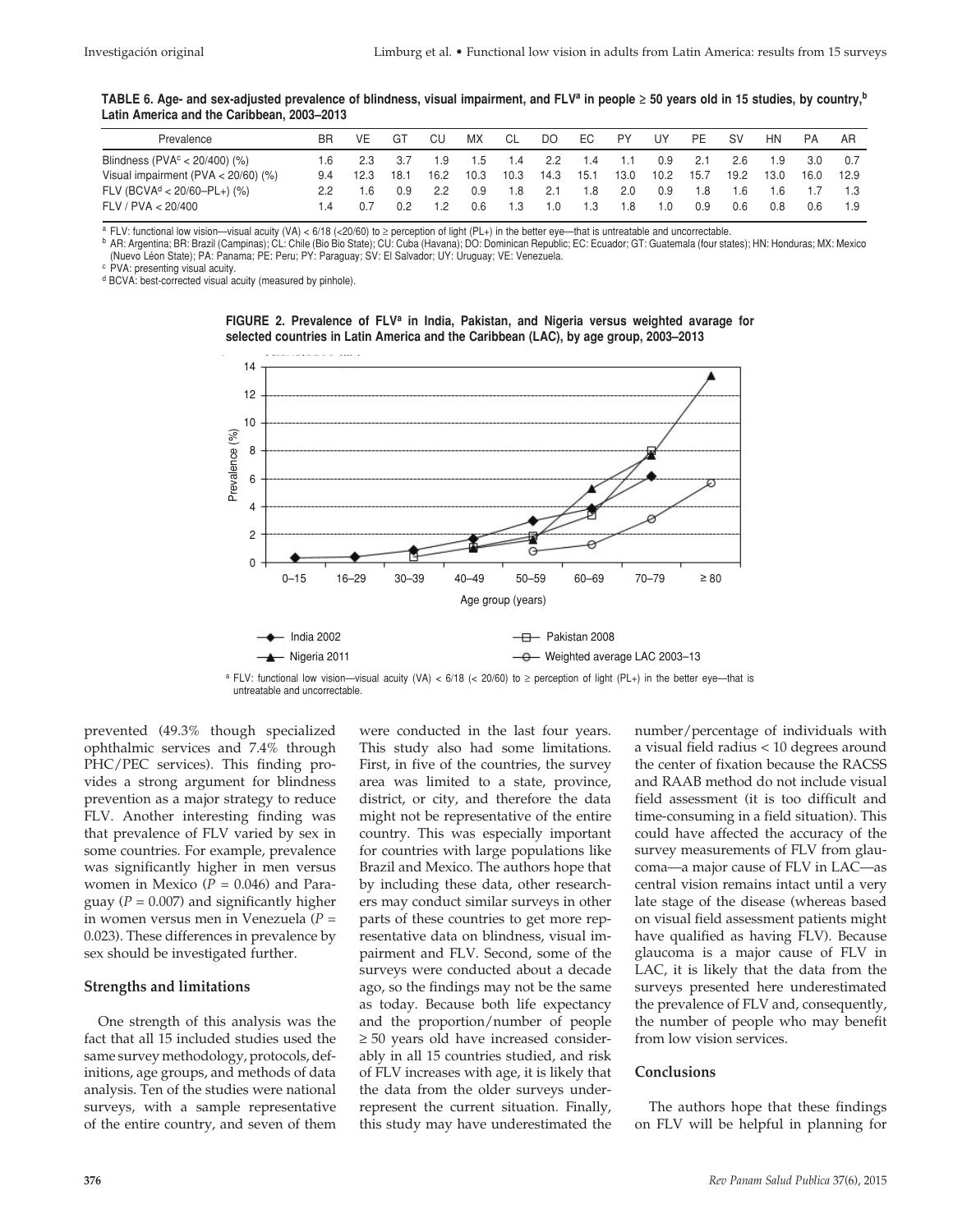the provision and development of adequate low vision services at the country level in the LAC region. FLV is expected to rise because of the exponential increase of this condition by age, increased life expectancy, and the increase in the number and proportion of people  $\geq 50$ years old. More studies are required for the more highly populated countries such as Brazil and Mexico, for which only subnational RAAB/RACSS data

- 1. Lamoureux EL, Pallant JF, Pesudovs K, Rees G, Hassell JB, Keeffe JE. The effectiveness of low-vision rehabilitation on participation in daily living and quality of life. Invest Ophthalmol Vis Sci. 2007;48(4):1476–82.
- 2. World Health Organization. Global initiative for the elimination of avoidable blindness. Geneva: WHO; 2000. Available from: http://whqlibdoc.who.int/hq/2000/WHO\_ PBL\_97.61\_Rev.2.pdf
- 3. World Health Organization. Management of low vision in children. Report of a WHO consultation. Bangkok, 23–24 July 1992. Geneva: WHO; 1992. (WHO/PBL/93.27). Pp. 3–4. Available from: http://whqlibdoc.who. int/hq/1993/WHO\_PBL\_93.27.pdf
- 4. World Health Organization; International Agency for the Prevention of Blindness. State of the world's sight: VISION 2020—the Right to Sight 1999–2005. Geneva: WHO; 2005. Available from: http://www.who.int/ pbd/blindness/vision\_2020/v2020\_theright tosight.pdf
- 5. World Health Organization. International Statistical Classification of Diseases and Related Health Problems 10th Revision: ICD-10 Version: 2015. Geneva: WHO; 2015. Available from: http://apps.who.int/classifications/ icd10/browse/2015/en#/H53-H54 Accessed on 18 March 2015.
- 6. Pascolini D, Mariotti SP. Global estimates of visual impairment 2010. Br J Ophthalmol. 2012;96(5):614–8.
- 7. Dandona R, Dandona L, Srinivas M, Giridhar P, Nutheti R, Rao GN. Planning low vision services in India: a population-based perspective. Ophthalmology. 2002;109(10):1871–8.
- 8. Shah SP, Minto H, Jadoon MZ, Bourne RR, Dineen B, Gilbert CE, et al. Prevalence and causes of low vision and implications for services: the Pakistan National Blindness and Visual Impairment Survey. Invest Ophthalmol Vis Sci. 2008;49(3):887–93.
- 9. Entekume G, Patel J, Sivasubramaniam S, Gilbert CE, Ezelum CC, Murthy GV, et al. Prevalence, causes, and risk factors for functional low vision in Nigeria: results from the national survey of blindness and visual impairment. Invest Ophthalmol Vis Sci. 2011;52(9): 6714–9.
- 10. Pan American Health Organization. Global Initiative for the Elimination of Avoidable Blindness: VISION 2020 in Latin America: Report for the PAHO-WHO-IAPB workshop. New York, July 10–12, 1999, Bogotá, Co-

were available, to obtain more representative data. Finally, prevention should be a major strategy to reduce FLV, as more than 50% of it is preventable.

**Acknowledgments.** The surveys presented here were conducted with financial support from VISION 2020–Latin America (Argentina, Honduras, Panama, Paraguay, Peru, and Uruguay); PAHO/ WHO (Argentina, Brazil, Chile, Cuba,

#### **REFERENCIAS**

lombia. Washington: PAHO; 1999. (PAHO/ PBL/99.1). Pp. 1–12.

- 11. Silva JC, Bateman JB, Contreras F. Eye disease and care in Latin America and the Caribbean. Surv Ophthalmol. 2002;47(3):267–74.
- 12. Johnson GJ. Prevalence, incidence and distribution of visual impairment: trends of prevalence with time. In: Johnson GJ, Minassian DC, Weale RA, West SK, editors. The epidemiology of eye disease. 3rd ed. London: Imperial College Press; 2012. Pp. 14-5.
- 13. Limburg H; World Health Organization. Rapid assessment of cataract surgical services. Geneva: WHO; 2001. (WHO/PBL/01.84). Available from: http://apps.who.int/iris/ handle/10665/67847 Accessed on 6 April 2015.
- 14. Kuper H, Polack S, Limburg H. Rapid Assessment of Avoidable Blindness. Community Eye Health. 2006;19(60):68–9.
- 15. Turner AG, Magnani RJ, Shuaib M. A not quite as quick but much cleaner alternative to the Expanded Programme on Immunization (EPI) Cluster Survey design. Int J Epidemiol. 1996;25(1):198–203.
- 16. United States Census Bureau. International programs: international data base [Internet]. Washington: USCB; c2013. Available from: http://www.census.gov/population/international/data/idb/informationGateway.php Accessed on 26 March 2015.
- 17. Eduardo Leite Arieta C, Nicolini Delgado AM, José NK, Temporini ER, Alves MR, de Carvalho Moreira Filho D. Refractive errors and cataract as causes of visual impairment in Brazil. Ophthalmic Epidemiol. 2003;10(1): 15–22.
- 18. Siso F, Esche G, Limburg H; RACSS group. Test nacional de catarata y servicios quirúrgicos. Rev Oftalmol Venez. 2005;61(2):112–39.
- 19. Beltranena F, Casasola K, Silva JC, Limburg H. Cataract blindness in 4 regions of Guatemala: results of a population-based survey. Ophthalmology. 2007;114(8):1558–63.
- 20. Hernández Silva JR, Río Torres M, Padilla González C. Resultados del RACSS en Ciudad de La Habana, Cuba, 2005. Rev Cubana Oftalmol. 2006;19(1):1–9.
- 21. Limburg H, Barria von-Bischoffshausen F, Gomez P, Silva JC, Foster A. Review of recent surveys on blindness and visual impairment in Latin America. Br J Ophthalmol. 2008;92(3):315–9.
- 22. Von Bischoffshausen FB, Silva JC, Limburg H, Muñoz D, Castillo L, Martínez L. Análisis

Guatemala, Mexico, and Venezuela); the Christian Blind Mission (Brazil, Chile, Cuba, Guatemala, Mexico, and Venezuela); and UNESCO (El Salvador).

**Funding.** This publication was funded by grants from PAHO and Orbis International (New York).

#### **Conflicts of interest.** None.

de la prevalencia de ceguera y sus causas, determinados mediante encuesta rápida de ceguera evitable (RAAB) en la VIII Región, Chile. Arch Chil Oftalmol. 2007;64(2):69–77.

- 23. Duerksen R, Limburg H, Lansingh VC, Silva JC. Review of blindness and visual impairment in Paraguay: changes between 1999 and 2011. Ophthalmic Epidemiol. 2013;20(5): 301–7.
- 24. Gallarreta M, Furtado JM, Lansingh VC, Silva JC, Limburg H. Rapid assessment of avoidable blindness in Uruguay: results of a nationwide survey. Rev Panam Salud Publica. 2014;36(4):219–24.
- 25. Campos B, Cerrate A, Montjoy E, Dulanto Gomero V, Gonzalez C, Tecse A, et al. Prevalencia y causas de ceguera en Perú: encuesta nacional. Rev Panam Salud Publica. 2014;36(5):283–9.
- 26. Rius A, Guisasola L, Sabidó M, Leasher JL, Moriña D, Villalobos A, et al. Prevalence of visual impairment in El Salvador: inequalities in educational level and occupational status. Rev Panam Salud Publica. 2014;36(5): 290–9.
- 27. Alvarado D, Rivera B, Lagos L, Ochoa M, Starkman I, Castillo M, et al. Encuesta nacional de ceguera y deficiencia visual evitables en Honduras. Rev Panam Salud Publica. 2014;36(5):300–5.
- 28. López M, Brea I, Yee R, Yi R, Carles V, Broce A, et al. Encuesta de ceguera y deficiencia visual evitable en Panamá. Rev Panam Salud Publica. 2014;36(6):355–60.
- 29. Barrenechea R, de La Fuente I, Plaza RG, Flores N, Segovia L, Villagomez Z, et al. Encuesta rápida de ceguera evitable en Argentina: resultados de una encuesta nacional. Rev Panam Salud Publica. 2015;37(1):7–12.
- 30. Gilbert GE, Ellwein LB; Refractive Error Study in Children Study Group. Prevalence and causes of functional low vision in school-age children: results from standardized population surveys in Asia, Africa, and Latin America. Invest Ophthalmol Vis Sci. 2008;49(3):877–81.

Manuscript received on 24 February 2015. Revised version accepted for publication on 13 April 2015.